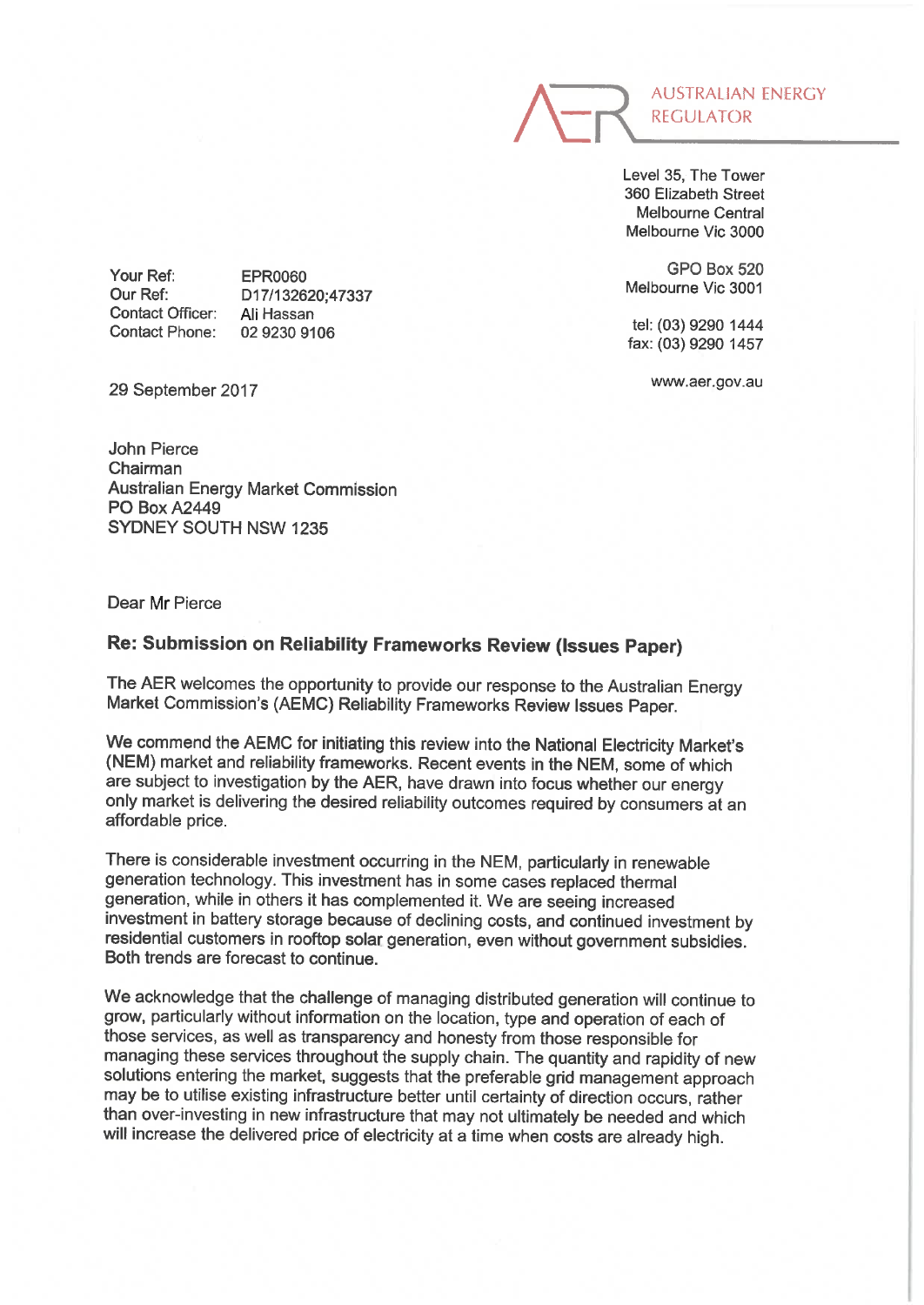To that end we make the following observations addressing the questions raised by the AEMC in its Issues paper.

We believe that an energy only market delivers an appropriate balance between price and reliability outcomes. That is not to say that we should not continue to improve the market. The design was implemented with built in safeguards, such as the Reserve Trader provision, which are now being exercised to address any shortfalls. These provisions have been triggered 3 times since the commencement of the NEM.

There are several measures that are in the process of being introduced which should improve reliability, such as the changes to the technical standards in South Australia introduced by the Essential Services Commission of South Australia, and the inertia and system security rule changes recently released by the AEMC. Any changes to the market and reliability frameworks need to consider how these changes will improve the effectiveness of the current market.

While capacity markets may deliver the desired reliability outcomes, the additional complexity and cost of moving from the current approach must be weighed up against the reliability outcomes delivered. The learnings from other markets, such as Western Australia and US markets, must be carefully considered in conjunction with the practical challenges of implementing it in the NEM.

AEMO's daily forecasting has undergone many improvements over the past five years with the addition of the wind and solar forecasting systems. Notwithstanding those improvements, there have been occasions where the on-the-day forecast has significantly under estimated demand creating significant short term supply-demand balance issues. Accurate forecasting is pivotal to the effective operation of the market and we support a collaborative industry effort to improve these forecasts. We commend AEMO for its acknowledgement that it requires improvement, and its willingness to work with the industry.

One of the biggest challenges for the market is the limited information available on operation decisions, such as when and why a contingency is classified and reclassified. We encourage greater transparency around AEMO's decisions and recommend that a review be conducted on the probability and consequences of previous decisions from both a market and reliability perspective to inform future decisions. We also believe that distribution businesses must also work collaboratively with AEMO to share information and ideas on how their infrastructure could be utilised better to avoid some of the market and reliability effects. With more generation connecting to the sub-transmission and lower voltage networks this need will continue to grow.

The existing interconnectors are also vital to manage cross boundary supply reliability. While we expect that with the recent changes to the joint planning requirements which require the TNSPs to improve joint planning activities, we still believe that there needs to be a greater role for AEMO, in line with the Finkel recommendations. Given AEMO's role as the National Transmission Planner, there is a rising need for enhanced coordination on cross regional planning activities. While the TNSPs should still be responsible for investment decisions, AEMO could use its role as an independent planner to identify more efficient solutions.